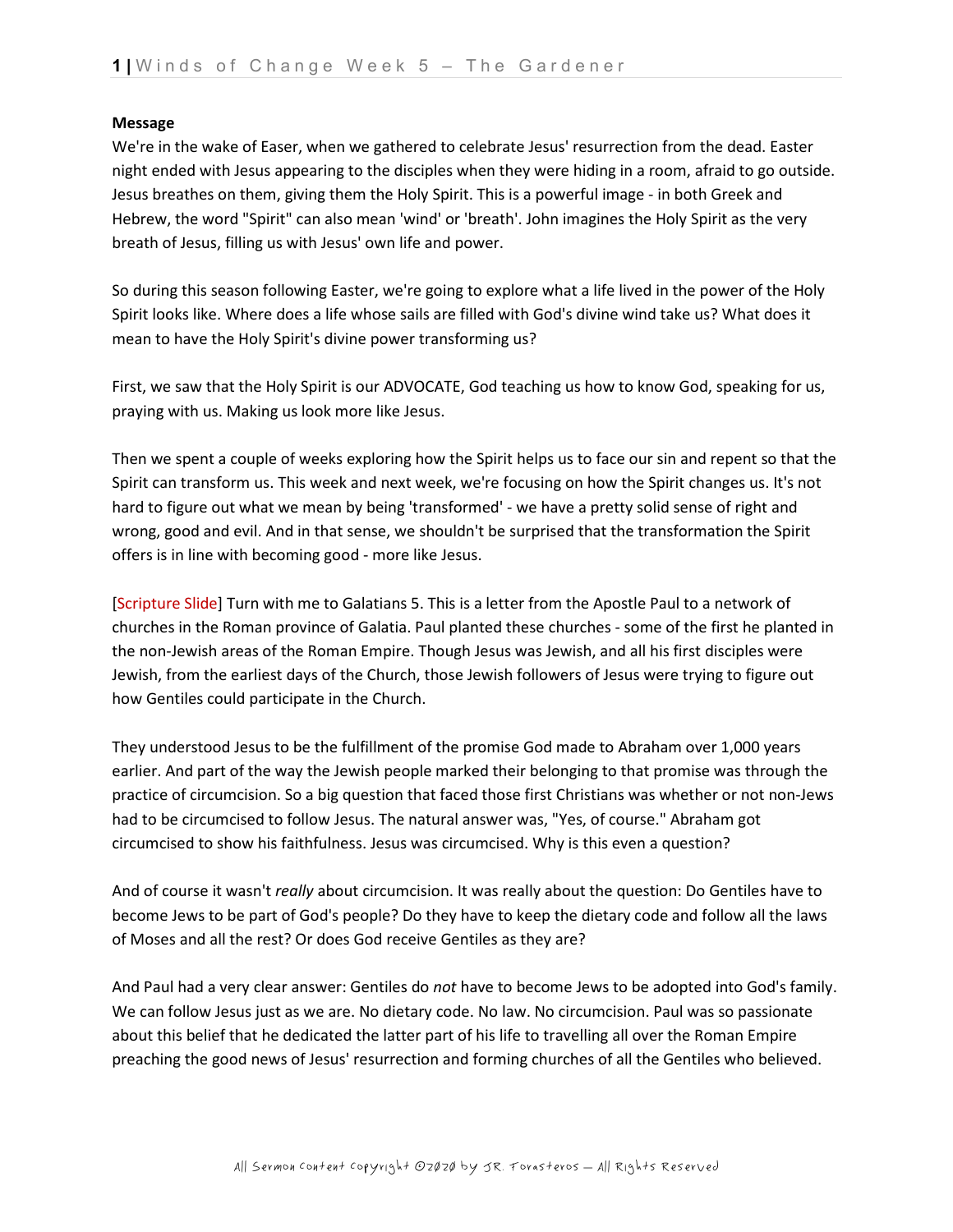For Paul, it wasn't things like the food you eat, the day on which you worship or whether you're circumcised or not. What marks you as God's own is… the Holy Spirit. Because the Spirit is the one who transforms us. Let's read:

I say, let the Holy Spirit guide your lives. Then you won't be doing what your flesh craves. The flesh wants to do evil, which is just the opposite of what the Spirit wants. And the Spirit gives us desires that are the opposite of what the flesh desires. These two forces are constantly fighting each other, so you are not free to carry out your good intentions. But when you are directed by the Spirit, you are not under obligation to the law of Moses.

When you follow the desires of your flesh, the results are very clear: sexual immorality, impurity, lustful pleasures, idolatry, sorcery, hostility, quarreling, jealousy, outbursts of anger, selfish ambition, dissension, division, envy, drunkenness, wild parties, and other sins like these. Let me tell you again, as I have before, that anyone living that sort of life will not inherit the Kingdom of God.

But the Holy Spirit produces this kind of fruit in our lives: love, joy, peace, patience, kindness, generosity, faithfulness, gentleness, and self-control. There is no law against these things! -- Galatians 5:16-23

There's a reason this passage about the fruit of the Spirit is so beloved - don't we all know the damage wrought by the works of the flesh. We've all been hurt by sexual immorality, hostility, jealousy, selfishness, dissension, division, drunkenness and the others. And imagine if we could embody those qualities that are the fruit of the Spirit - if we were consistently loving, joyful, peace-making, patient, kind, generous, gentle, faithful and self-controlled.

## Wow, right?

Of course the fact that we're *not* points at a big problem with this list - it's easier to live by the desires of our flesh. And this list of fruit feels impossible to achieve. I mean, who among us is all of those things all the time?

So here's some good news: our suspicions are right. The fruit of the Spirit *is* impossible to achieve. That's why Paul doesn't call them 'works' of the Sprit. Because they're not something we achieve or earn. They're not something *we* produce. These are fruit that grow from the Spirit.

A life lived in the flesh produces one set of fruit… but a life lived in the Spirit produces another.

And we need to be clear about what a life lived in the flesh looks like - it *doesn't* mean a life spent doing all those 'bad' things in the list. Remember, that's the *fruit* of the flesh. A life lived in the flesh is a life lived by law, one where we try to achieve goodness through our own merit.

For the Galatians, that looked like circumcision. After Paul left the Galatian churches, some other Christian leaders came in behind him to 'correct' his teaching. Paul is a good guy, they'd say. But he's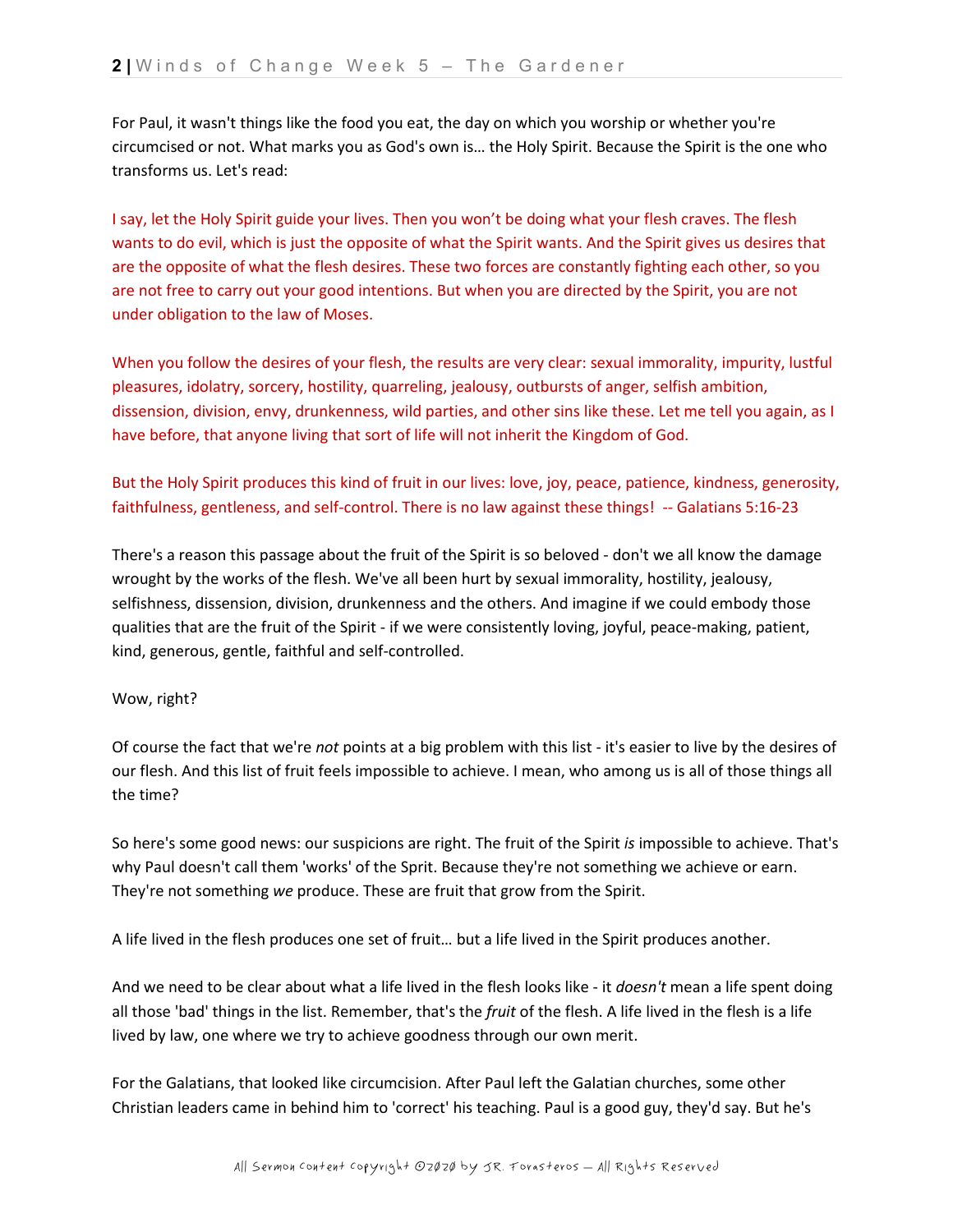wrong - you *do* have to become Jewish to follow Jesus. You have to change your diet. You have to worship on Saturday (the Jewish Sabbath) not Sunday (the day Jesus was raised from the dead). And you definitely, definitely have to get circumcised.

In fact, the whole reason Paul *wrote* the letter to the Galatian Christians is because word has reached him that the Galatians are following these new teachers. They're changing their diets and getting circumcised. And Paul is *furious*. Galatians is the spiciest letter we have in the New Testament. He's furious because by following these religious rules, the Galatians are turning away from the Spirit who truly transforms them. Look at what he said earlier in the letter - back at the beginning of chapter 3:

Foolish Galatians! Who has cast an evil spell on you? For the meaning of Jesus Christ's death was made as clear to you as if you had seen a picture of his death on the cross. Let me ask you this one question: Did you receive the Holy Spirit by obeying the law of Moses? Of course not! You received the Spirit because you believed the message you heard about Christ. How foolish can you be? After starting your new lives in the Spirit, why are you now trying to become perfect by your own human effort? Have you experienced so much for nothing? Surely it was not in vain, was it?

I ask you again, does God give you the Holy Spirit and work miracles among you because you obey the law? Of course not! It is because you believe the message you heard about Christ. -- Galatians 3:1-5

Does God give you the Holy Spirit because you obey the law? No! It's because you believe!

Now today, we don't get too hung up on dietary codes or days to worship or circumcision. But we have some other religious practices that we put just as much emphasis on - the very spiritual practices we've been emphasizing throughout this series: reading scripture, prayer, fasting, keeping a sabbath and giving among others. It's possible to do these things to try to earn God's approval, to prove we're religious folks. Just like the Galatians were turning to diet and circumcision.

And Paul insists, No! That's wrong! In fact, if that's what your faith looks like, it'll only produce those rotten, poisonous fruits.

True religion is based in faith - faith that God raised Jesus from the dead and faith that God gives us that same Spirit to transform us and make us new. Spiritual practices are important not because if we do enough of them or do them often enough we earn Spirit points or fill Spirit quotas, but because they open us to the Spirit's transforming power. It's not that practices earn the Spirit's presence. The Spirit is already with us, and practices open us to the Spirit.

Here's the problem though: do you know how to spot the difference between someone reading Scripture to earn God's approval and someone reading Scripture as a way of being open to the Spirit's work?